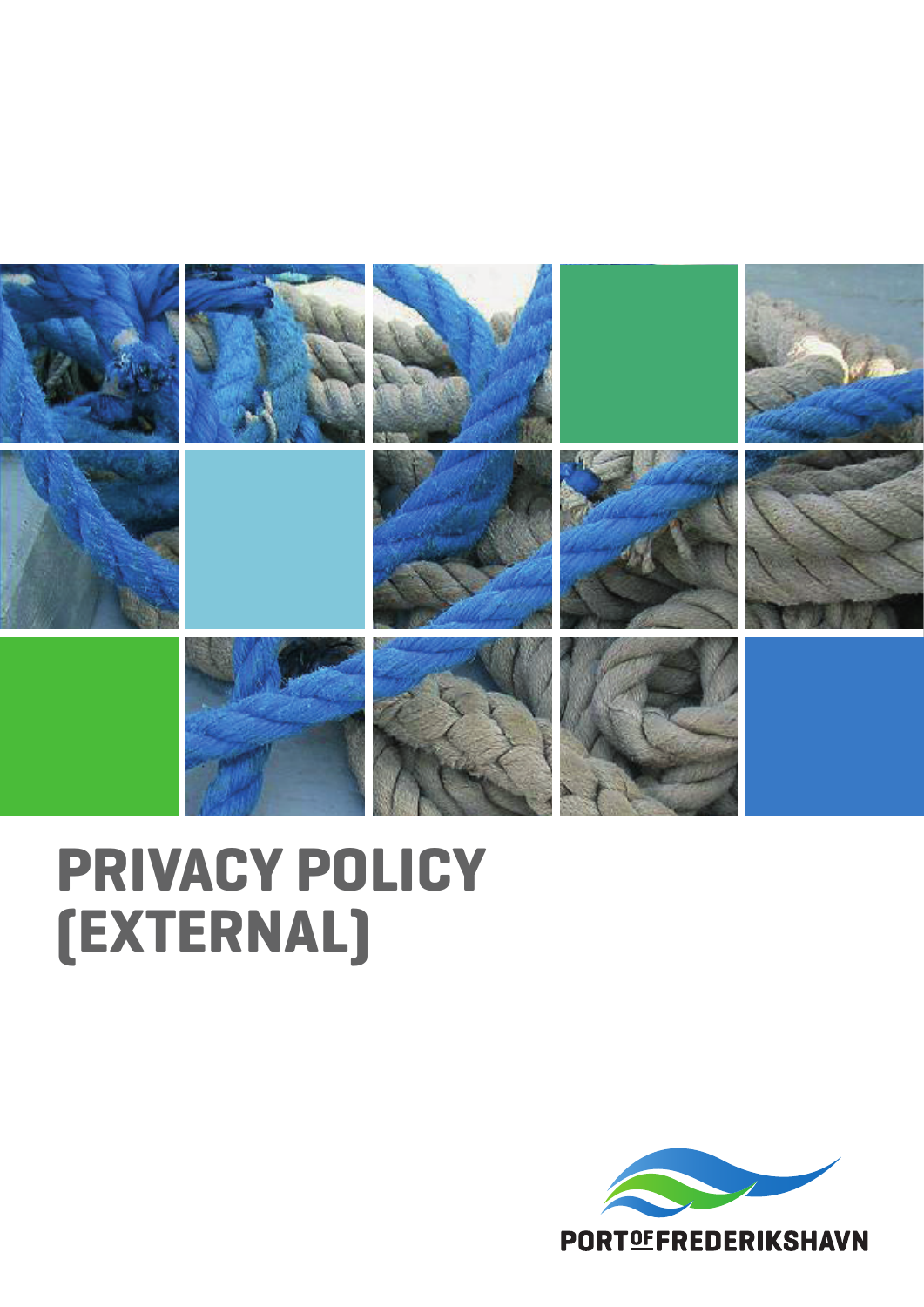# **COLLECTION AND USE OF PERSONAL DATA AT PORT OF FREDERIKSHAVN**

This policy is part of Port of Frederikshavn's overall documentation proving that the company complies with the existing privacy policy legislation. The documentation is part of Port of Frederikshavn's overall GDPR documentation, which contains a number of underlying guidelines and procedures. The policy is thereby part of the complete material, which documents correct handling of personal data on customers and business partners. The policy is elaborated and applies for Port of Frederikshavn and FH Ejendom A/S.

The collection and use of personal data, including sensitive personal data, is always done in accordance with the applicable privacy policy legislation, and Port of Frederikshavn only handles personal data, if the company has a reason to do so. Furthermore, Port of Frederikshavn is aware that they alone can handle the personal data necessary to achieve the purpose, as well as these can only be transferred to third party, should there be a particular and objective reason to do so.

Port of Frederikshavn is furthermore aware that it is necessary to take action on a number of organizational and technical safety measures in order to protect personal data against unjustified transfer, manipulation or deletion. The safety measures are described and regulated in Port of Frederikshavn's IT safety policy.

#### **Data controller**

Port of Frederikshavn Oliepieren 7, 9900 Frederikshavn CVR-No. 35431926 Tel: +45 96204700

#### **Data Protection Officer (DPO)**

Karina Søndergaard (HjulmandKaptain) 72 21 16 85 dpo@pof.dk

## **HANDLING OF PERSONAL DATA**

As part of the daily work at Port of Frederikshavn, the company handles a number of personal data on the users of Port of Frederikshavn's facilities, suppliers and business partners. Port of Frederikshavn is therefore also very attentive to handle all personal data confidentially and safely. In this policy you can read more about the guidelines on how we handle personal data on actors, who use the facilities at Port of Frederikshavn, render delivery to the company or we somehow cooperate with.

Port of Frederikshavn's handling of personal data meets the applicable demands at any time, including safety demands, following the privacy policy legislation. Port of Frederikshavn regularly goes through the registered personal data and deletes the personal data no longer relevant for handling. Same applies for the personal data, which a registered person wants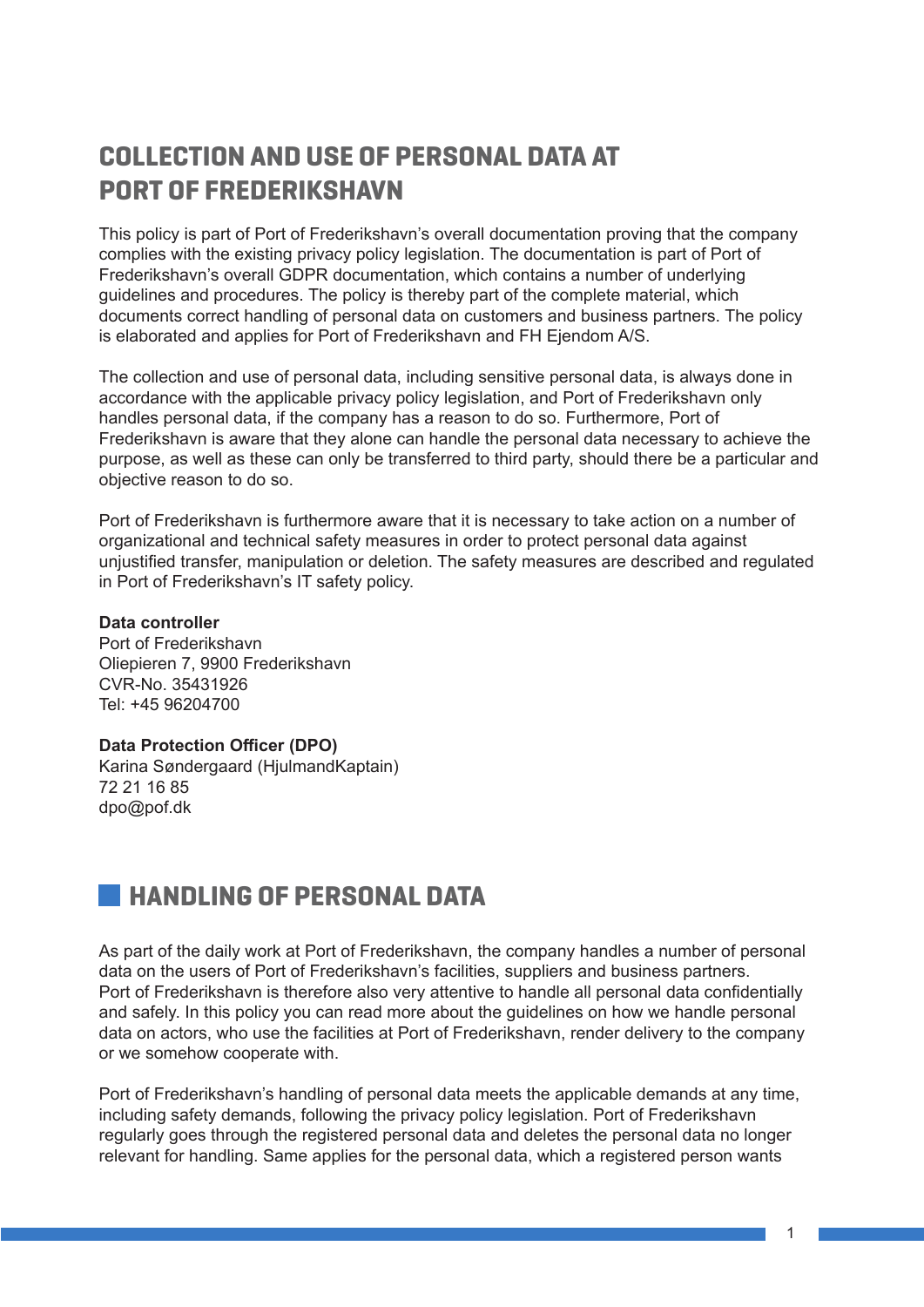deleted, and the company no longer has reason to handle.

We collect a number on personal data, when you lease areas from us, use Port of Frederikshavn's facilities, enter into agreement with us, sign up for our newsletter or contact us by e-mail, telephone or by means of our website, including our Facebook. The information is necessary for us to comply with obligations which lie with us as port authority, to administer the entered agreements, collect payment or simply reply to your approach.

In connection with your purchase/lease of render or services at Port of Frederikshavn, a number of personal data may have been exchanged, often

- your name
- your address
- your e-mail address
- your telephone number

We handle these personal data in connection with service of your / the company's purchase/ lease, because it is necessary in order for us to comply with our part of the trade.

If you participate in meetings or events, it may happen that we also register abovementioned information. We do this to manage sign-up and possibly welfare.

## **NETWORK**

Port of Frederikshavn provides a network access at Paradiskajen. For this purpose, the users register their e-mail addresses. Logging and surveillance of this network is done according to existing EU regulations regarding terror.

# **VIDEO SURVEILLANCE**

The area of Port of Frederikshavn has video surveillance.

## **DATA SAFETY AND TRANSMISSION OF INFORMATION**

Port of Frederikshavn handles your personal data confidentially and we have likewise taken a number of technical and mandatory safety precautions to protect your personal data against accidental or illegal destruction, loss or degradation, as well as coming to irrelevant individual's knowledge, misused or otherwise handled against the privacy policy legislation.

Apart from us having access to your personal data, Port of Frederikshavn also has granted a number of data processors access. For instance, we use data processors in connection with the operational and IT safety assignments (for example back-up, hosting of website, etc.), which are solved externally. The establishment of access to your information is therefore only due to the data processor delivering a technical or data system service to us, granting support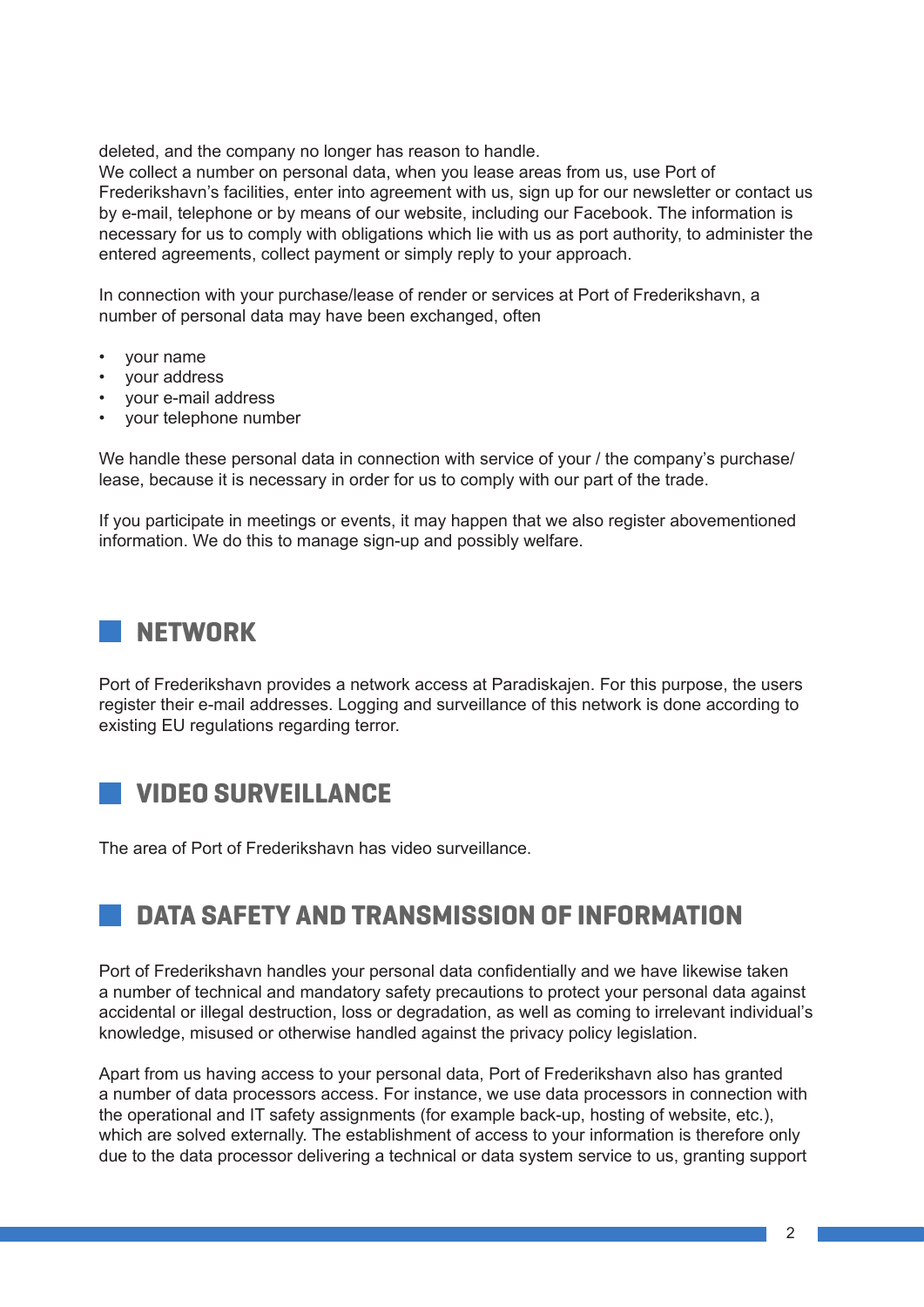on the operation or troubleshooting within the framework set by Port of Frederikshavn. Storage of or establishment of access to information from the data processor is subject to a number of rules, therefore agreements have been signed with all data processors, which amongst others are to provide a proper level of safety, including submission of your information to irrelevant party.

We handle all information confidentially and do not transfer it to third party, unless we have special reason for doing so. Examples of being obliged to transfer personal data on you, could be transfer of video surveillance to the police, for the use of preventing or solving of a criminal matter, or transfer of the relevant personal data to our lawyer or auditor in connection with handling of disputes or elaboration of annual account. Furthermore, we transfer personal data to public authorities, if we are obliged to do so pursuant to applicable legislation or this happens for the purpose of determining or defending a legal claim.

This information will only be used for the particular purpose, which they have been collected for, and will be deleted when the purpose is fulfilled or no longer relevant.

# **DATA, OBJECTION, CHANGE, DATA PORTABILITY AND DELETION**

You can always contact Port of Frederikshavn to be informed about which of your personal data we have. To do so, please contact:

### **Port of Frederikshavn**

Oliepieren 7, 9900 Frederikshavn CVR-No. 35431926 Tel: +45 96204700

#### **Data Protection Officer (DPO)**

Karina Søndergaard (HjulmandKaptain) 72 21 16 85 dpo@pof.dk

If there are errors in our data, you can always request these corrected, so that we have the correct data, and you also have the right to have the data handed over in an ordinary format (data portability). If you wish to make changes or data portability, you are very welcome to contact us on abovementioned e-mail address.

If you no longer want us to handle your personal data or you want us to limit the handling of your information, you can also forward a request to abovementioned e-mail address. According to the Danish Bookkeeping Act all information connected to accounting and invoicing has to be filed for 5 years.

If you wish to file a complaint on Port of Frederikshavn's handling of your personal data, you can do so through the Danish Data Protection Agency, located at Borgergade 28,5., 1300 Copenhagen, telephone +45 33 19 32 00, e-mail address: dt@datatilsynet.dk.